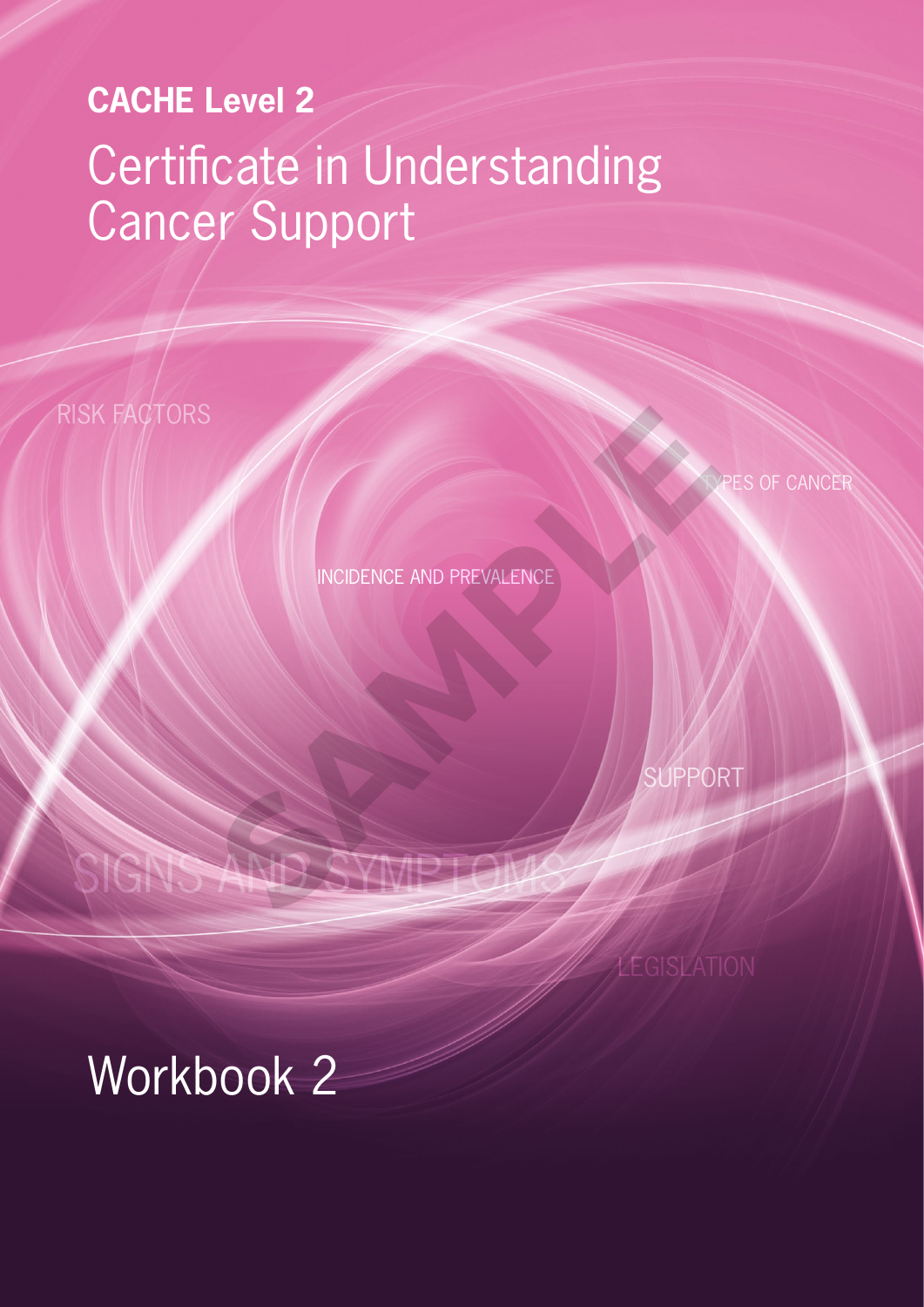In this section, you will learn about the role of family members in caring and supporting individuals with cancer and the dilemmas and conflicts that may arise between healthcare workers and family members. You will learn about the roles that other key people can play in a cancer care team and the organisations that can offer information, support and care services. You will develop an understanding of the impact on individuals of living with cancer and how to support emotional and mental well-being. You will also learn about the principles of self-management that can help individuals to monitor and manage their own condition.

# The contribution of family to the care and support of individuals with cancer

Please read the following as it will help you to answer questions 1 and 2.

Cancer affects families as well as individuals and often family members are a major support for individuals with cancer. The contribution of family members in caring for and supporting individuals will vary depending on the stage of cancer and the individual's family situation. Often partners, adult children or parents will want to do whatever they can to help care for the individual, sometimes putting their own lives on hold to do so. Families may discuss and share decisions on treatment and care. Perhaps most importantly of all, family members can be companions for individuals with cancer so that they don't feel alone in facing their illness. Specifically, family members, with the individual's agreement, can: **ribution of family to the care and support (**<br> **Is with cancer**<br>
the following as it will help you to answer questions 1 a<br>
stamilies as well as individuals and often family members a<br>
dividuals with cancer. The contribut

- Help with practical tasks such as driving the individual to appointments, shopping, making meals etc.
- Supporting the individual at appointments, helping them to understand information and ask the right questions.
- **Just be there when the individual needs support.**
- Talk to other family members to let them know what is happening.
- Act as interpreter where the individual's first language is not English.
- Support personal care such as washing, going to the toilet, eating and making the individual comfortable.

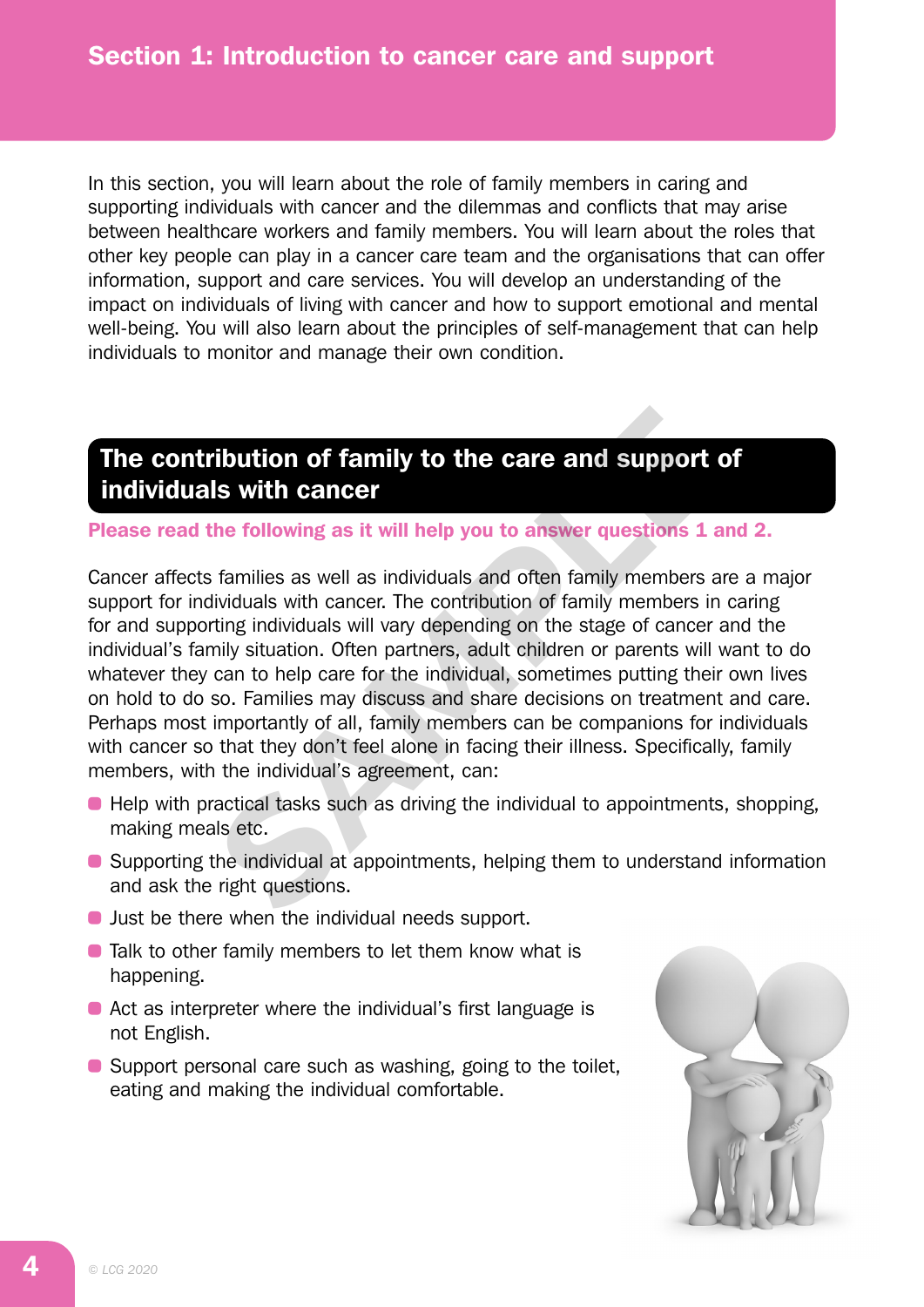Of course, some families will be much more involved in care and support than others. This will depend on a number of factors. Factors include:

**The needs of the individual** – some individuals will need more help than others depending on how ill they are with the cancer and what they are still able to do for themselves. Where individuals are hospitalised, the level of care provided by family will be limited, though they can still offer support.

**The complexity of needs** – where an individual needs a high level of care or has complex needs (for example, if they need to be moved regularly to avoid pressure ulcers) family members may not be able to be involved in care as much as they would wish.

The wishes of the individual – some individuals may not want their family members involved in their care. This may be because they don't want to be a burden on their family; because they feel embarrassed about letting a family member help with personal care; or because they don't get on particularly well with family members. Alternatively, they may be well enough to continue with their everyday life and want to remain independent. **f the individual** – some individuals may not want their fam<br>ir care. This may be because they don't want to be a burde<br>e they feel embarrassed about letting a family member hell;<br>or because they don't get on particularly

The willingness of the family to help  $-$  family members may be reluctant to help: or they may be nervous about helping, worrying that they will do the wrong thing; or it may simply be too distressing for them. Again, the level of support will be affected by the relationship between the individual and family members.

**Other responsibilities** – often family members may have other responsibilities that affect the level of involvement they can have in the care and support of the individual. A family member with small children, for example, may not be able to get involved as much as they would like because of their own caring responsibilities.

**Financial issues and work commitments** – many family members will have fulltime work commitments and will need to continue working to support themselves and, sometimes, the individual diagnosed with cancer. This may limit the time they can spend supporting and caring for individuals. This can be made worse if the individual has had to give up work due to their illness.

**Distance** – often family members, especially adult they may be who would like to be involved in care, live too far away to offer any practical help on a regular basis. In this case, the level of support may be limited to short visits and telephone conversations with the individual to offer emotional support.

Values and beliefs – sometimes different religious, spiritual or cultural beliefs may make family members less willing to help or the individual less willing to ask for or accept help.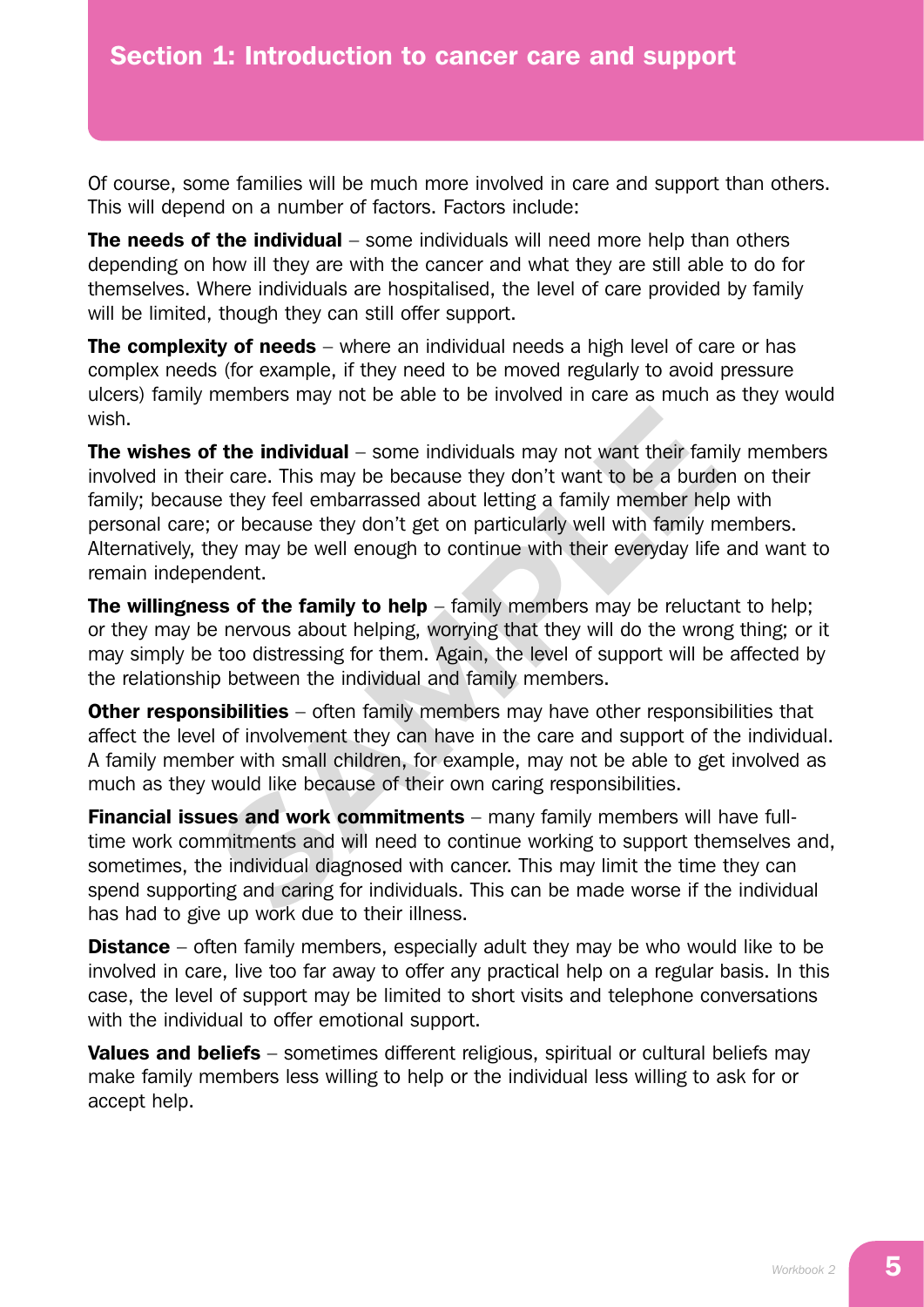### Kathy's story

When I was diagnosed with breast cancer, my family were really supportive, but I had to ask them to step back a bit. My husband was all for giving up his job to look after me, my daughter wanted to move back home. I was grateful for their love and concern but felt overwhelmed. I talked to the Macmillan nurse who was supporting me, and she said I needed to talk to them about what I wanted. I wanted to carry on as normally as possible whenever I could. I knew I'd need help sometimes, but I didn't want everyone giving up their own lives to focus on me. Apart from anything else, while I love them, they can drive me up the wall sometimes! So, I sat everyone down over takeaway pizza one evening and told them what I wanted. Funnily enough, they admitted they were quite relieved. They wanted to support me but were frightened about how everything would change. Is on me. Apart from anything else, while I love them, they compose the wall sometimes! So, I sat everyone down over takeaway and told them what I wanted. Funnily enough, they admitted relieved. They wanted to support me b

**Knowledge Activity 1:** Think about a situation in your own family or a family you know where someone has needed some level of care and support for an illness or other situation such as bereavement. Write down the factors that affected the level of support from different family members.

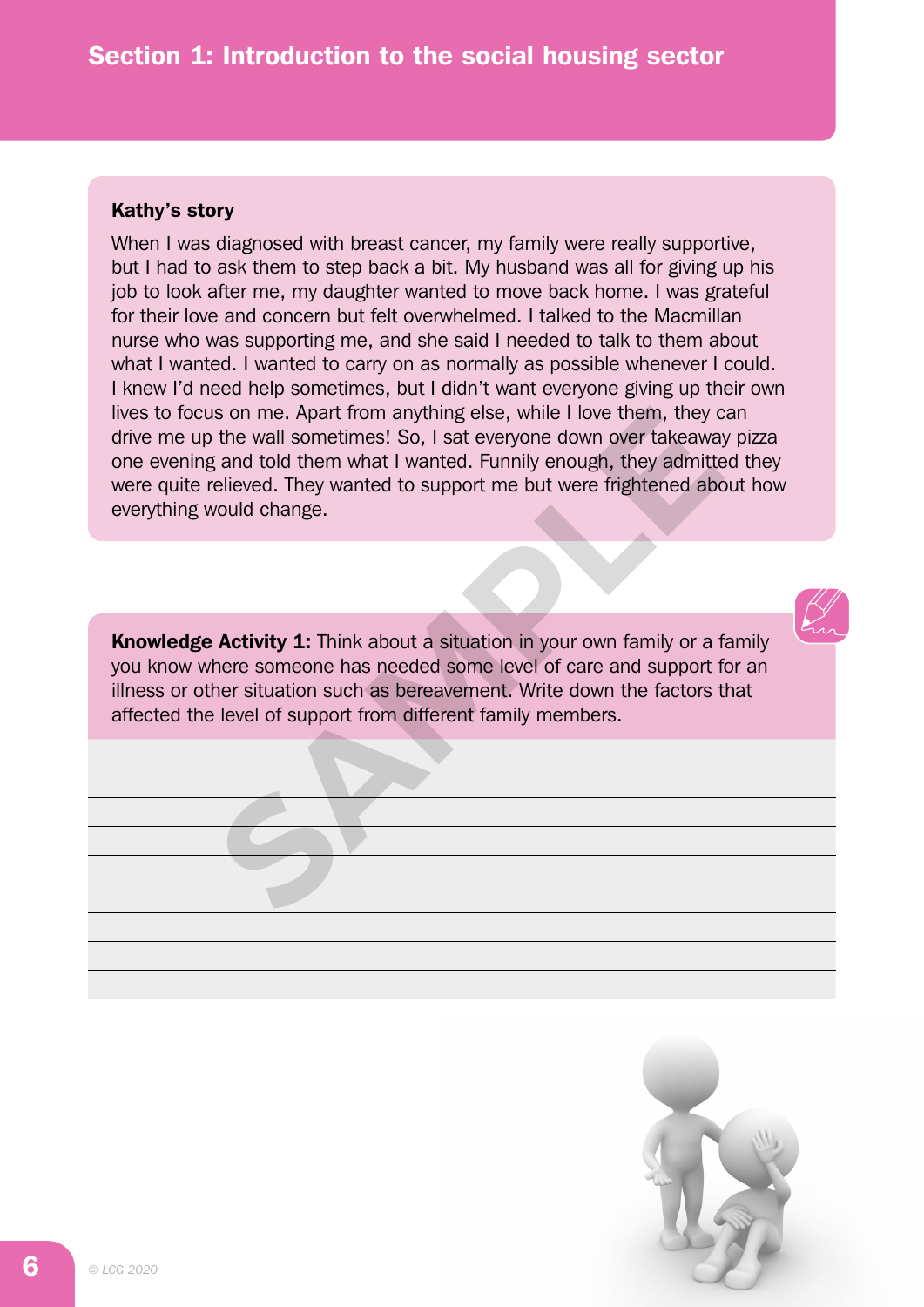# Dilemmas or conflicts when working with family members

Please read the following as it will help you to answer question 3.

Care workers who are working in partnership with families may sometimes face dilemmas or conflicts between their duty of care to the individual or the wishes of the individual and what the family wants. Family members may often feel they know what is best for the individual and will try to influence care or support. Dilemmas or conflicts may occur when:

- The personal or cultural beliefs and values of the individual may differ from those of family members, which can cause conflicts over care. For example, if the culture of an older family member is that individuals should only be cared for by same sex care workers, this may lead to problems.
- **There may be differences between family members or between family members and** care workers about the care provided to the individual. For example, the individual may not feel like eating, and one family member may try to persuade them to eat while another might think they should not encourage the individual to eat if they don't want to.
- Having a family member with cancer can be emotionally traumatic for family members and this will affect their behaviour and attitudes. They may be critical of care provided, feeling that care workers are not doing the best for the individual. Or they may become over emotional about decisions that the individual makes about their own care such as deciding not to have treatment. al or cultural beliefs and values of the individual may differ t<br>embers, which can cause conflicts over care. For example, if<br>family member is that individuals should only be cared for b<br>s, this may lead to problems.<br>be di

When care workers are faced with dilemmas, they must always prioritise the needs and wishes of the individual and provide care accordingly.

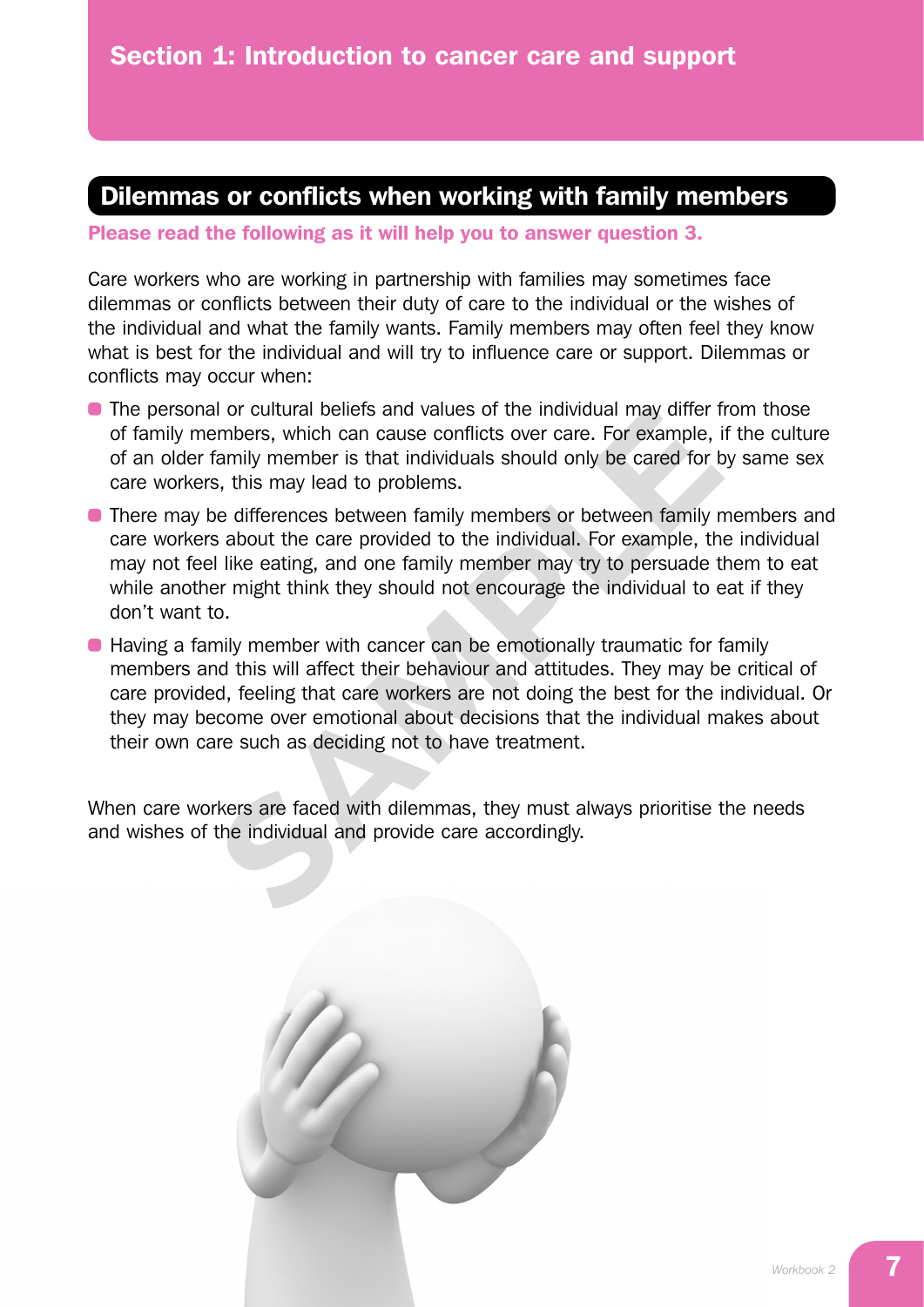# Key people in the cancer team

Please read the following as it will help you to answer question 4.

There may be a number of professionals involved in the care of an individual with cancer and they should work together to ensure that support is co-ordinated and meets all individual care needs.

Key people in cancer care teams may include:

- $\bullet$  Surgeon as well as having a role in treatment through surgery, surgeons may also be involved in cancer screening, diagnosis and staging, risk-reducing surgery, symptom control and reconstructive surgery. They play an important role in the management of cancer for the individual.
- $\bullet$  Medical Oncologist a medical oncologist focuses the treatment of cancer using drugs.
- Clinical Oncologist a clinical oncologist uses chemotherapy and radiation to treat cancer, possibly alongside other drug treatments.
- Radiation Oncologist a radiation oncologist specialises in treatment of cancer using radiotherapy.
- Oncology Nurse an oncology nurse supports the treatment of the individual by monitoring and assessing their medical state. They also give the individual and their families information about treatment and the illness and support individual wellbeing.
- $\bullet$  Social Worker an oncology or palliative care social worker supports the individual and their family in a more holistic way than some other professionals. As well as offering emotional and psychological support, they can give practical help with issues such as financing, housing, employment and school issues. They may also act as advocates for the individual within the care team and beyond. blved in cancer screening, diagnosis and staging, risk-reduciontrol and reconstructive surgery. They play an important rolm of cancer for the individual.<br>
cologist – a medical oncologist focuses the treatment of cancelogis
- Nutritionist cancer and cancer treatments can affect the appetite and diet of individuals with cancer. A nutritionist or dietician can give dietary advice to ensure the individual does not become malnourished as a result of their illness or treatment.
- Psychiatrist being diagnosed with cancer and experiencing the illness and treatment can be psychologically challenging. NHS research shows that mental illness is much more common in those with long term illnesses and depression can occur in one in five of these individuals. Anxiety is also common and there may be cognitive symptoms associated with the illness. Psychiatrists can support the mental health of individuals.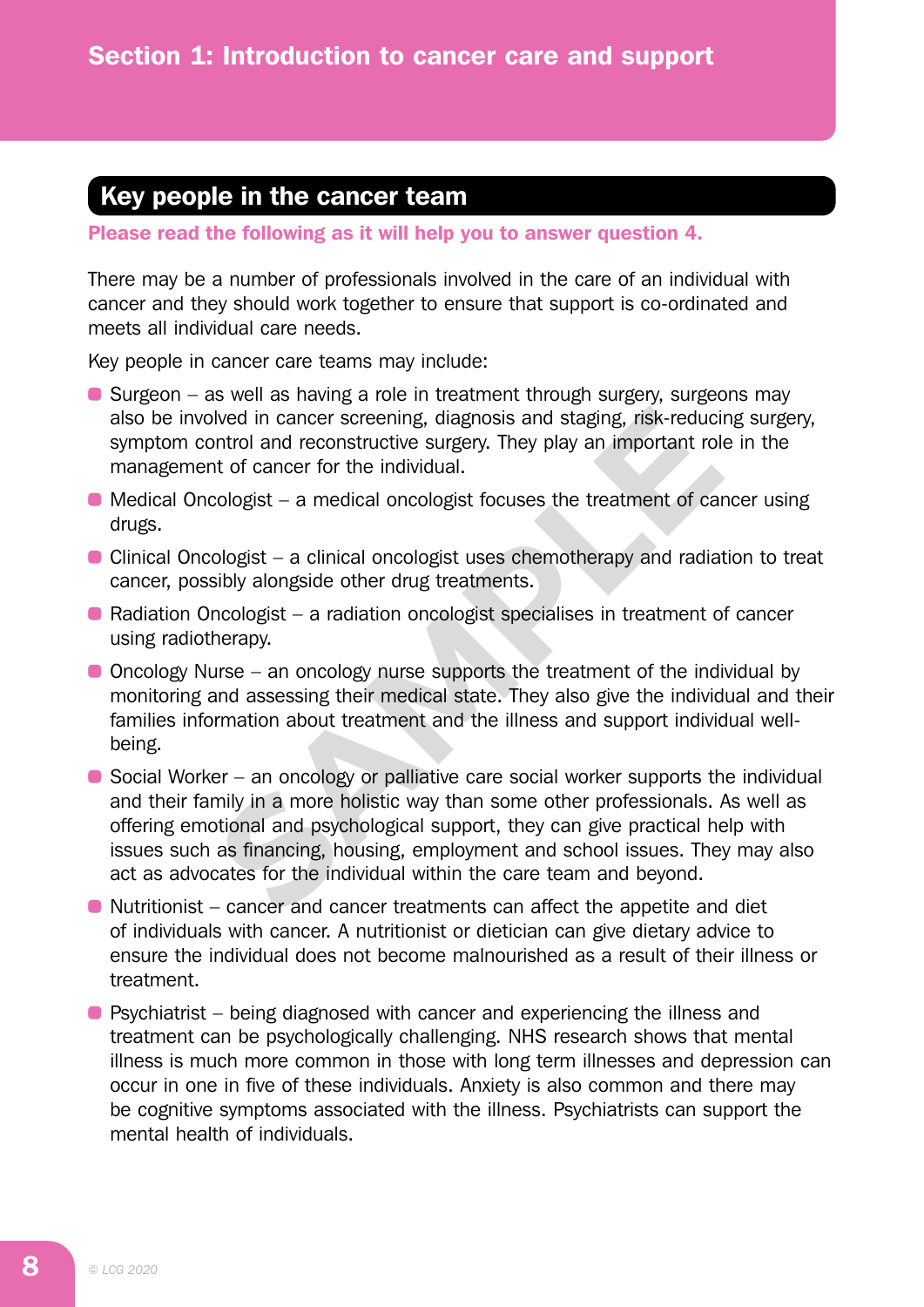- Psychologist/Counsellor psychologists or counsellors can help to support the emotional health of individuals with cancer. They may offer talking therapies so that individuals can work through the fears and anxieties they have relating to their illness.
- Physiotherapist cancer may affect the individual's ability to move and can result in severe fatigue. Physiotherapists can work on exercises with the individual to prevent disability and to alleviate fatigue and other symptoms.
- Occupational Therapist occupational therapists support individuals to maintain or recover the skills they need for everyday living and working. Where individuals find themselves no longer able to carry out specific tasks easily, the occupational therapist can help them to find alternative ways to carry out tasks.
- $\bullet$  Patient Navigator a patient navigator helps the individual through the cancer journey. They can give information to the individual about services and support treatment planning so that the individual does not have to attend appointments unnecessarily.
- Haematologist/Pathologist haematologists are the people who deal with blood samples and pathologists deal with cells and other tissue removed from the individual. They will test the samples to help with the diagnosis and treatment of cancer.

elves no longer able to carry out specific tasks easily, the occurries on help them to find alternative ways to carry out tasks.<br>
Eigator – a patient navigator helps the individual through the<br>
sy can give information to t